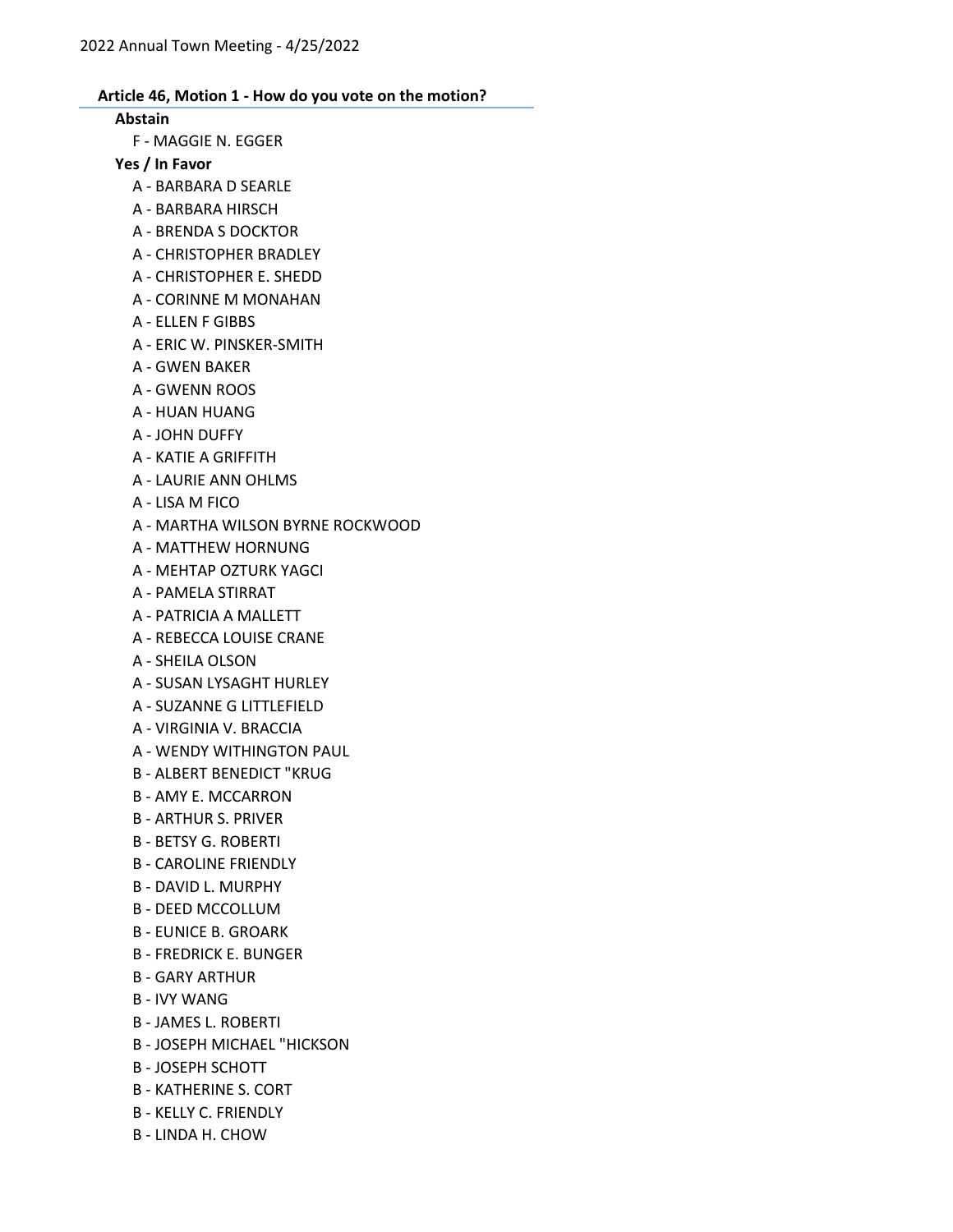- B MARY EATON CROWN B - MELISSA A. MARTIN B - MIDDLETON ANSLEY "MARTIN B - NORA TRACY PHILLIPS B - PAUL THOMAS DELANEY B - PETRO LISOWSKY B - ROBERTA MORGENSTERN B - S. PETER W. JONES B - SCOTT K. BENDER B - SKYE JACOBS C - ANDREA N. WARD C - BEATRICE BEZMALINOVIC DHEBAR C - CHRISTINE S. MIZZI C - ELIZABETH LASHWAY C - HOLLY M. GRACE C - HYUN SOOK RYU SONG C - KELLY MCCOULF NORRIS C - LEANNE J. LEIBMAN C - LINDA OLIVER GRAPE C - LUCIENNE V. RONCO C - LUCY ROONEY KAPPLES C - MARCIA TESTA SIMONSON C - PAMELA POSEY C - ROYALL H. SWITZLER C - SARAH H. PEDERSEN C - SHARON L. GRAY C - STEVEN D. FESSLER C - SUSAN K. MAGGIONI C - THOMAS H. ULFELDER C - WENDY HARRIS GARBER D - ANN-MARA S. LANZA D - CHRISTINE A. KEHOE D - CRAIG EDWARD MACK D - DIANE E. HALL D - ELIZABETH H. SHLALA D - ELIZABETH SULLIVAN WOODS D - ETHAN I. DAVIS D - GAIL FRANCES SULLIVAN D - IAN COHEN D - ILLANA S. NISSENBAUM D - JOHN D. LANZA D - JOHN SCHULER D - LAURA ROBERT-FRAGASSO D - LAURA SCHOTSKY OLTON
- D LINA EVE VITA MUSAYEV
- D LORI A. FERRANTE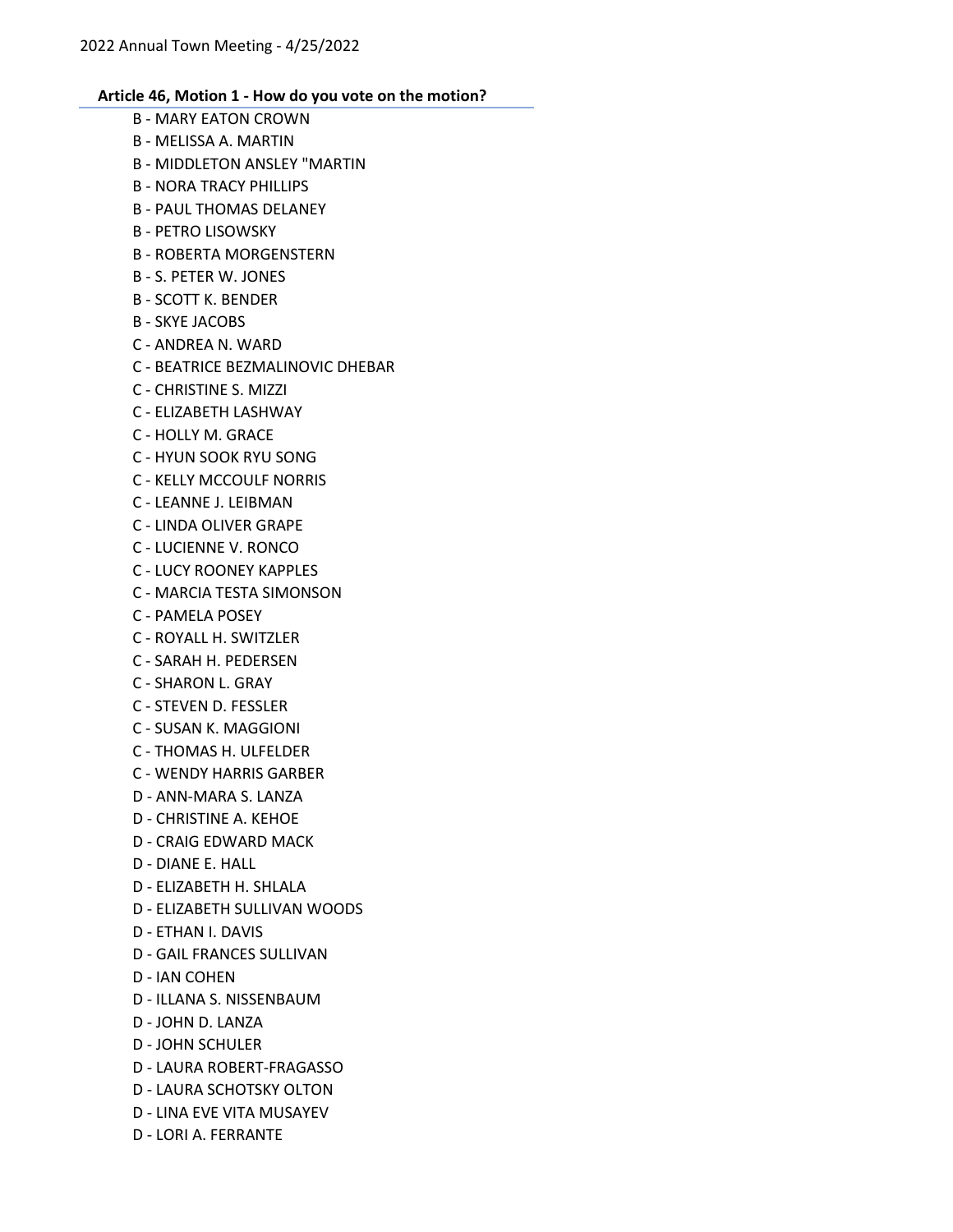- D MARGIE PALLADINO
- D MARK B. BENJAMIN
- D MARY BETH GRIMM
- D MASON R. SMITH
- D MAURA MURPHY
- D RICHARD D. "HILL
- D SANDRA SABA JOSEPH
- D STEPHEN G. MURPHY
- D W. ARTHUR "GARRITY
- E CAREN PARKER
- E DENNIS DISCHINO
- E JACQUI VAN LOOY
- E JARED W. PARKER
- E JESSICA BETH GRAHAM
- E JOAN GAUGHAN
- E JOHN FREDERICK ERHARD
- E KATHERINE K. MACDONALD
- E KEVIN J. MACDONALD
- E LAURENCE D. SHIND
- E LISE M. OLNEY
- E MARLA L. ROBINSON
- E MARY GARD
- E ODESSA MB SANCHEZ
- E PAUL A. CRAMER
- E RAINA C. MCMANUS
- E RANI ELWY
- E REGINA C. LAROCQUE
- E RUSSELL THOMAS GENTRY
- E SUSAN E. RYAN
- E SYLVIA T. HAHN-GRIFFITHS
- E THOMAS J. MACDONALD
- E WENDY A. HAERING-ENGELS
- E WENDY S. BECK VON PECCOZ
- F ANNE P. COHEN
- F C. MADISON "RILEY
- F CHRISTINE SWENSON LAWRENCE
- F CYNTHIA C. EDWARDS
- F DAVID LIVINGSTON
- F DAVID RYAN DAWS
- F ELAINE M. PUTNAM
- F ELIZABETH LANGE
- F ELIZABETH MAY
- F ERIC M. CARLSON
- F FREDERIC W. RIPLEY
- F HOPE CROSIER
- F JAY PROSNITZ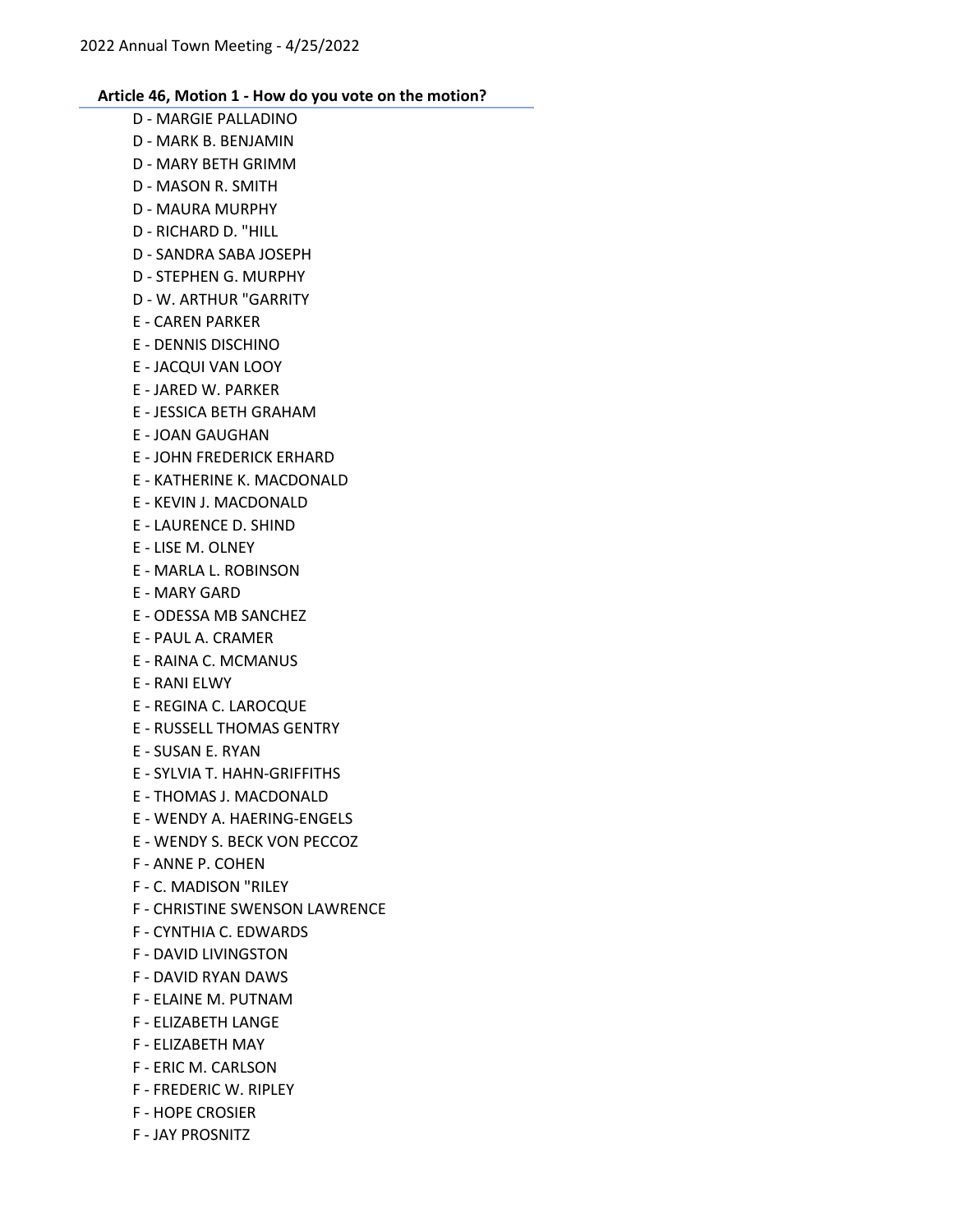- F JULIE RISING BRYAN F - MICHAEL J. MASTRIANNI F - MICHELE DRAGON LIVINGSTON F - NICHOLE ANN BERNIER F - NIKI BRINKMAN-OFENLOCH F - SALVATORE "DEFAZIO F - SARA A. JENNINGS F - SHELLY WARD F - STEVEN J. SIMONS F - SUSAN KAGAN LANGE F - VICTORIA J. OSTLER F - VIRGINIA LEE FERKO G - ALLAN L. PORT G - ANDREW A. WILSON G - CRAIG L. COHEN G - DIANE CAMPBELL G - DOUGLAS W. SMITH G - EDWARD D. FOLLAND G - HAROLD N. "KAPLAN G - JANET Z. GIELE G - JE'LESIA JONES G - JOAN HACKETT CODY G - JUDSON L. JAFFE G - KATHLEEN F. TRUMBULL G - LORRI WOODACRE G - MARJORIE R. FREIMAN G - MICHAEL R. TOBIN G - PARKER MORSE G - PAUL H. MERRY G - PETER SOLOMON G - PHILIPPA BIGGERS G - RICHARD MICHAEL SALASOVICH G - RUSSELL B. "ASTLEY G - SUSAN A. MANGIACOTTI G - TAMARA V. SIELECKI-DZURDZ G - THADDEUS A. HEUER G - TODD M. COOK H - BARBARA H. MCMAHON H - CATHERINE C. MIRICK H - CHRISTINA WHITING DOUGHERTY H - COLETTE EMMA AUFRANC H - CONCHITA JEANNE MAYELL H - DAVID HIMMELBERGER
- H ELLEN L. KORPI
- H ERIN HESTER
- H EZRA M. ENGLEBARDT